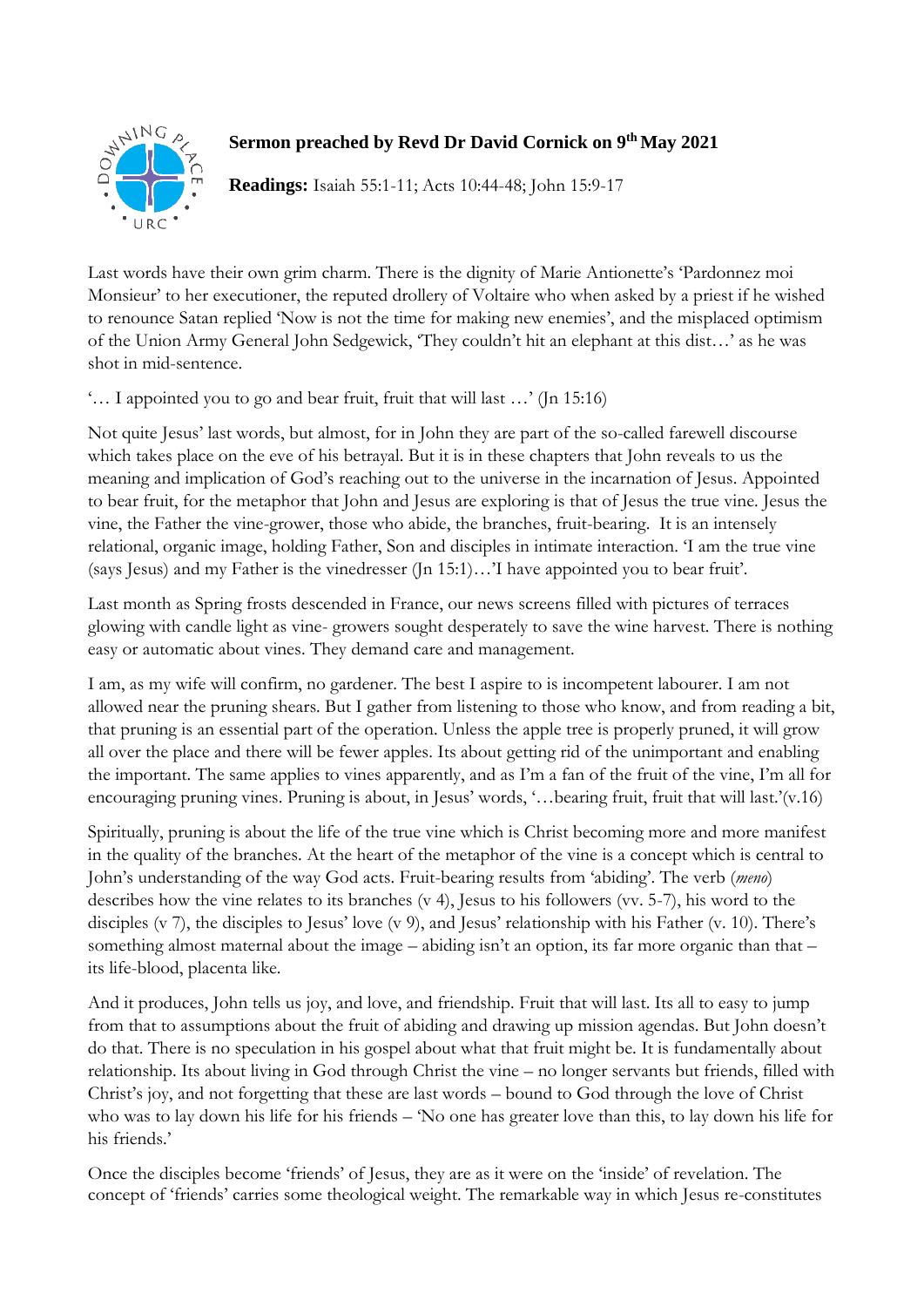the master-slave relationship into friendship echoes the ways in which the Hebrew Scriptures describe Abraham and Moses as friends of God, and the beautiful picture of Lady Wisdom in Proverbs 8 – 'I will love those who love me / and those who seek me diligently find me.' Love is central – God so loved the world, Jesus loved his own to the end, and the new commandment for the new age is love one another as I have loved you. The love that drives the incarnation is the love that forges the church by transforming disciples into friends of God.

The true vine, then, is about understanding not power – the intimate knowing between Father and Son thrown open to all who believe. Abiding, remaining and friendship belong together in John's mind. Jesus' work is to draw believers into the communion of love and knowledge which he shares with the Father. It is about participation and union, about partaking in the life of God, being the 'friends' of Jesus. No greater love can be shown than what Jesus does on the cross - laying down his life for his friends. So this sharing in the life of God is cross-shaped.

The community that results is charged to abide in the vine. If we return to the farewell discourse we can begin to flesh out what that means. Abide in the vine – do not let your hearts be troubled – this is the place I prepare for you. (Jn 14:1); do not let your hearts be troubled – abide in the peace that I give which is not as the world gives (14:27). Abiding in the vine is first of all about receiving all the benefits of Christ's passion. It is about acceptance, restfulness, peace. But the vine is not static, it is dynamic, organic, growing. Our experience of the risen Christ, John is telling us, is primarily one of joy and peace and delight. It is about growing in love of God along with all the other disciples of Christ who are joined in the vine, all being pruned and cleansed through the judiciousness of the choices God invites us to make to become more fully who God calls us to be.

It is worth pausing there a moment because this is so unlike the driven, guilt-ridden narcissism which often gets confused with Protestantism. I've lost count of the number of times I've come away from church more depressed than I went in. You might well say that's because I spend so much time listening to my own preaching. But actually there's nothing we enjoy more than a god wallow in sin – the world is screwed up: my fault; wars and famine ravage the continents: my fault; poverty and racism are endemic: my fault: climate change is destroying the earth: my fault. And do you know Lord, if I get it right, and read *The Guardian* just like you do, then your kingdom might just have a chance. The hubris of it is devastating.

What matters rather is 'abiding', the astonishing gift of sharing the relational space that Jesus by right shares with the Father, being, as it were grafted into the life of the Trinity itself, delighting in our friendship with Jesus, and letting the effects of that friendship flow into our relationships and living. Enjoying God. It was enjoined upon our tradition by the Westminster Catechism of 1648, but you get the idea it never caught on.

Love one another isn't an ethical injunction. You can't order love and gentleness and kindness, as any good marriage guidance counsellor would tell you. You can't command someone to become Mother Teresa or Dietrich Bonhoeffer or Oscar Romero. Rather it is by their fruits that we shall know them, the fruit of abiding in the true vine.

It matters where you abide. In our OT lection Isaiah of the exile wrote during the grim days of the exile in Babylon. Many chose to assimilate, to accept the Babylonian yoke, earn a day's bread, keep family and soul together.

Ho, everyone who thirsts, Come to the waters: And you that have no money Come, buy wine and milk Without money and without price. Why do you spend your money for that which is not bread, And your labour for that which does not satisfy? (Is 55: 1-2)